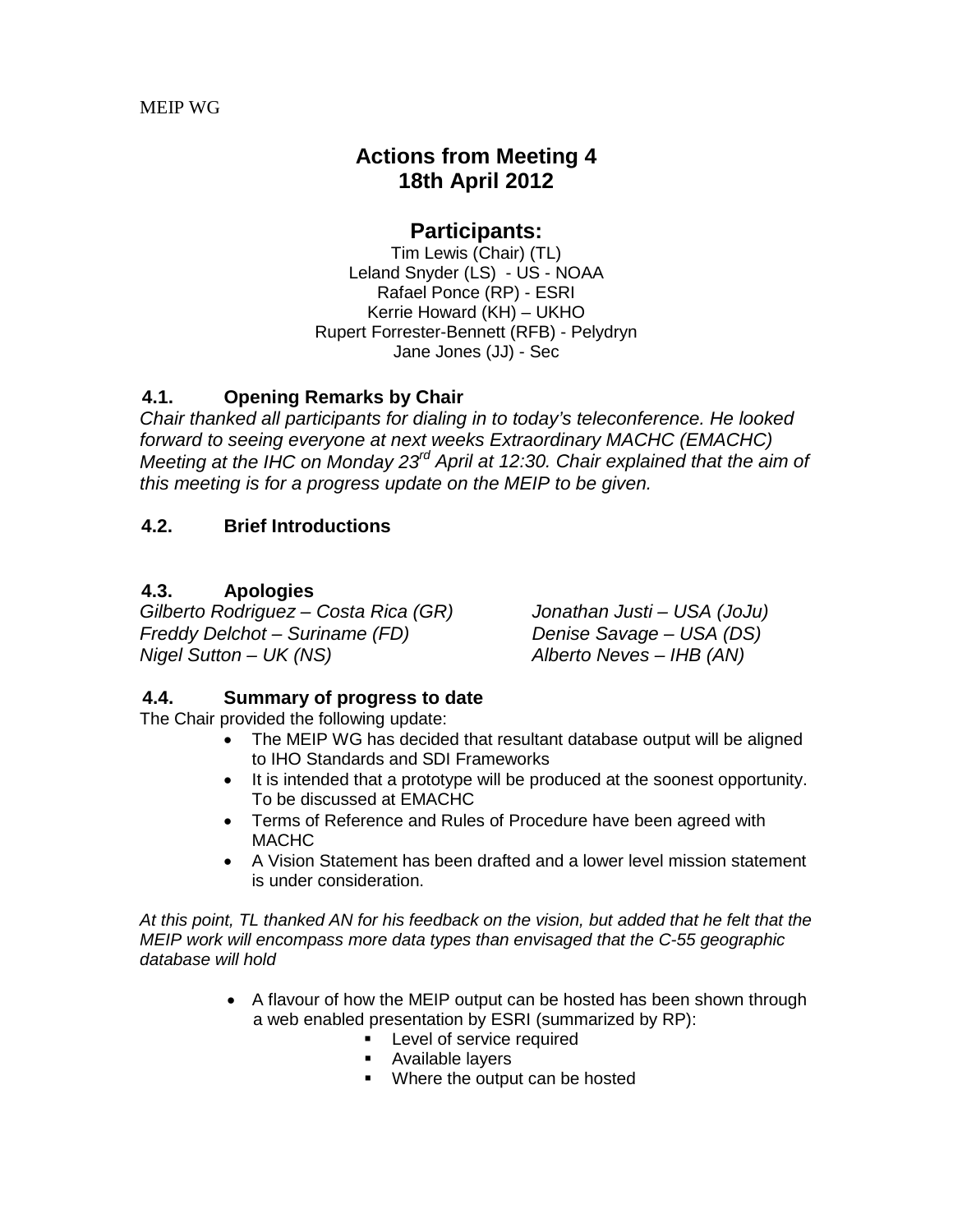- The participants at the EMACHC will be asked 'What MACHC Members think having the MEIP will mean to them'*.*
- The need to start hosting data as the next goal for the WG was highlighted.
- Limited success had been achieved in making contact with funding agencies, although contact has been made informally whereby it is hoped that experience of producing business cases for the World Bank can be drawn upon.
- It was highlighted that the MEIP audience needs to be able to understand the output.
- Using a 'cloud based' model will reduce viewing constraints and will allow the scope of the layers to be broader

*LS informed the meeting that he has set up an ARCGIS Online Group for the MEIP WG demo model. The participants will decide the way forward with the model. This is to have a link from the MACHC website.*

# **4.5. Minutes from last meeting and review of actions**

#### **The following actions were closed:**

*3.4.2 The Chair has drafted a paragraph for the vision statement 3.6.1 A review of ArcGIS online resources via webinar had taken place*

#### **The following actions were kept open:**

*3.4.3 Participants to review vision statement and feedback to secretary – All (Extraordinary MACHC Meeting at IHC)*

*3.4.4 Participants to suggest mission objectives – All (Extraordinary MACHC Meeting at IHC)*

*3.5.1 A continuing action throughout the span of the working group to review the layers – All (Ongoing)*

*3.5.2 Websites which aggregate geographic data to be fedback to secretary (Ongoing) Participants were thanked for their contributions so far.*

#### **The following actions were amended:**

*Nil*

# *Update to 3.7 Forthcoming Survey Activity*

*Chair has received an update that the USN has completed a joint survey with Mexico and further work will be undertaken in the 3rd and 4th Quarter of 2012. RFB provided update that Pelydryn will be embarking on survey of all the Islands of the British Virgin Islands in Jan 2013 which will be completed by June / July 2013.*

#### *Update to Paragraph 3.8.1 – Historic AIS Data.*

*TL made participants ware of the AMVER system for AIS data. UKHO has software which can carry out bunch filtering on the data but will keep key turning points.*